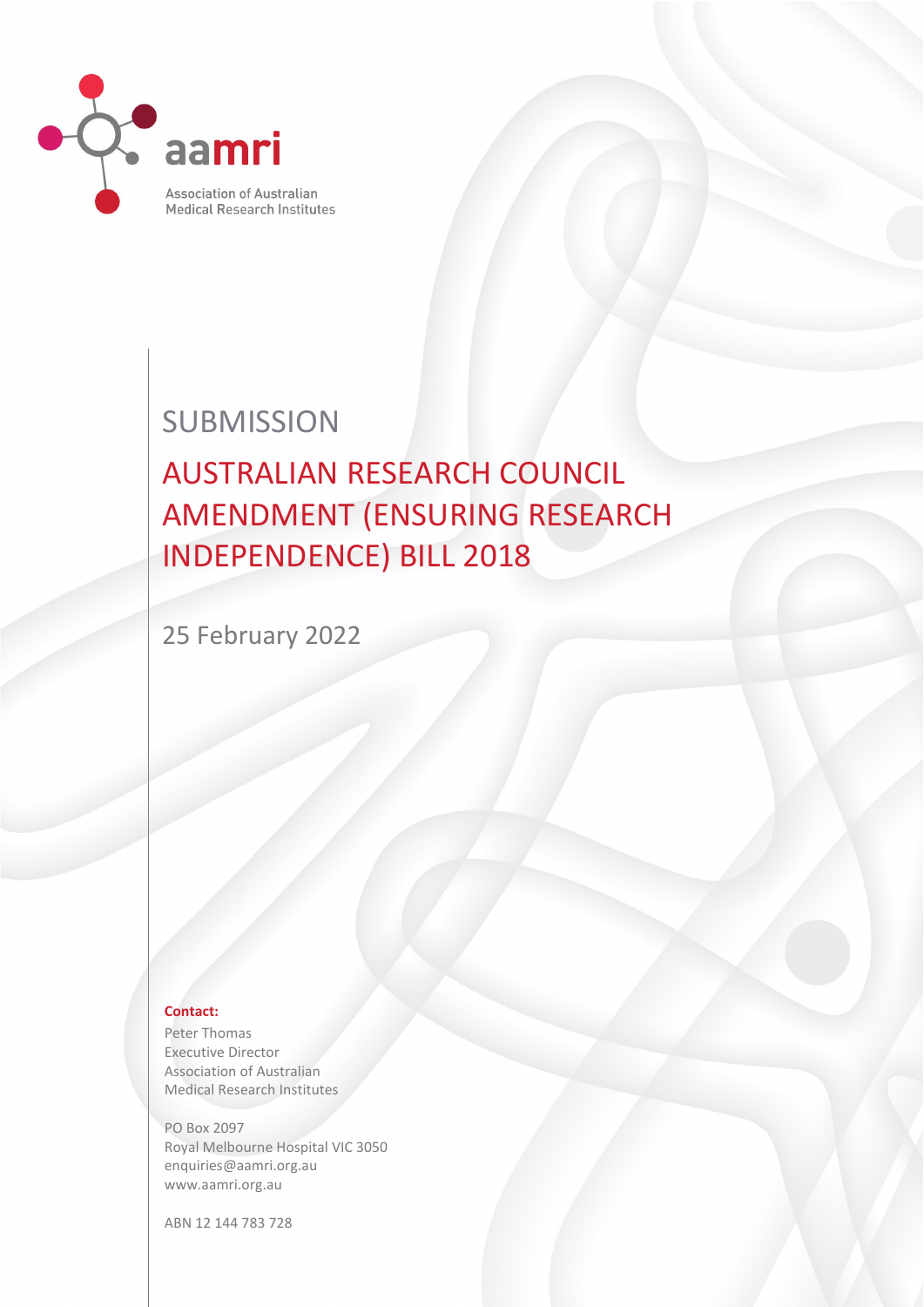### 1 About AAMRI

The Association of Australian Medical Research Institutes (AAMRI) is the peak body for medical research institutes (MRIs) across Australia. Our 58 member organisations work on a broad spectrum of human health issues such as preventive health, chronic disease, mental health, immunology, and Indigenous health. Their research ranges from fundamental biomedical discovery through to clinical research and the translation of research findings. Researchers at medical research institutes undertake a wide range of investigator-led research funded by the National Health and Medical Research Council, and in conjunction with colleagues at universities, research funded by the Australian Research Council.

#### 2 Summary of submission

- AAMRI is a strong supporter of expert reviews being used to determine the relative strength of Australian research council funding applications.
- Expert reviews ensure that public funding is only invested in outstanding world-class research.
- The value of research needs to be considered by the economic, social, cultural and health benefits it delivers to the nation.
- Research proposals should be assessed by subject experts using transparent and rigorous criteria.
- It is unreasonable to shift the goalposts by introducing new assessment criteria after application rounds have been completed.
- The increased use of ministerial vetoes undermines the expert review process.

#### 3 The benefits of investing in investigator-led research

Of the Australian Government's annual \$12 billion investment in science, research, and innovation about \$1.7 billion is directed towards the Australian Research Council (ARC) and the Nat[i](#page-3-0)onal Health and Medical Research Council (NHMRC)<sup>i</sup>. This investment through the research councils is the primary way the government supports investigator-led research. This type of research sees researchers putting forward their own ideas for research projects which have potential to deliver new and novel research findings. Investigator-led research, particularly in early-stage discovery research, is the engine room of the research system. It is here where amazing new ideas and discoveries are made which are then used to transform the world around us.

There are countless examples of where Australian investigator-led curiosity-driven research has made a substantial positive impact on Australia. The development of the cochlear implant, the artificial heart valve, IVF treatment, understanding the role of antibodies in the immune system, and the discovery that the bacteria, Helicobacter pylori, leads to gastritis and peptic ulcers. It is this 14% of the Australian Government's annual investment in science, research and innovation budget that powers the remaining \$10.3 billion of investment made by the government, as well as private sector investment too.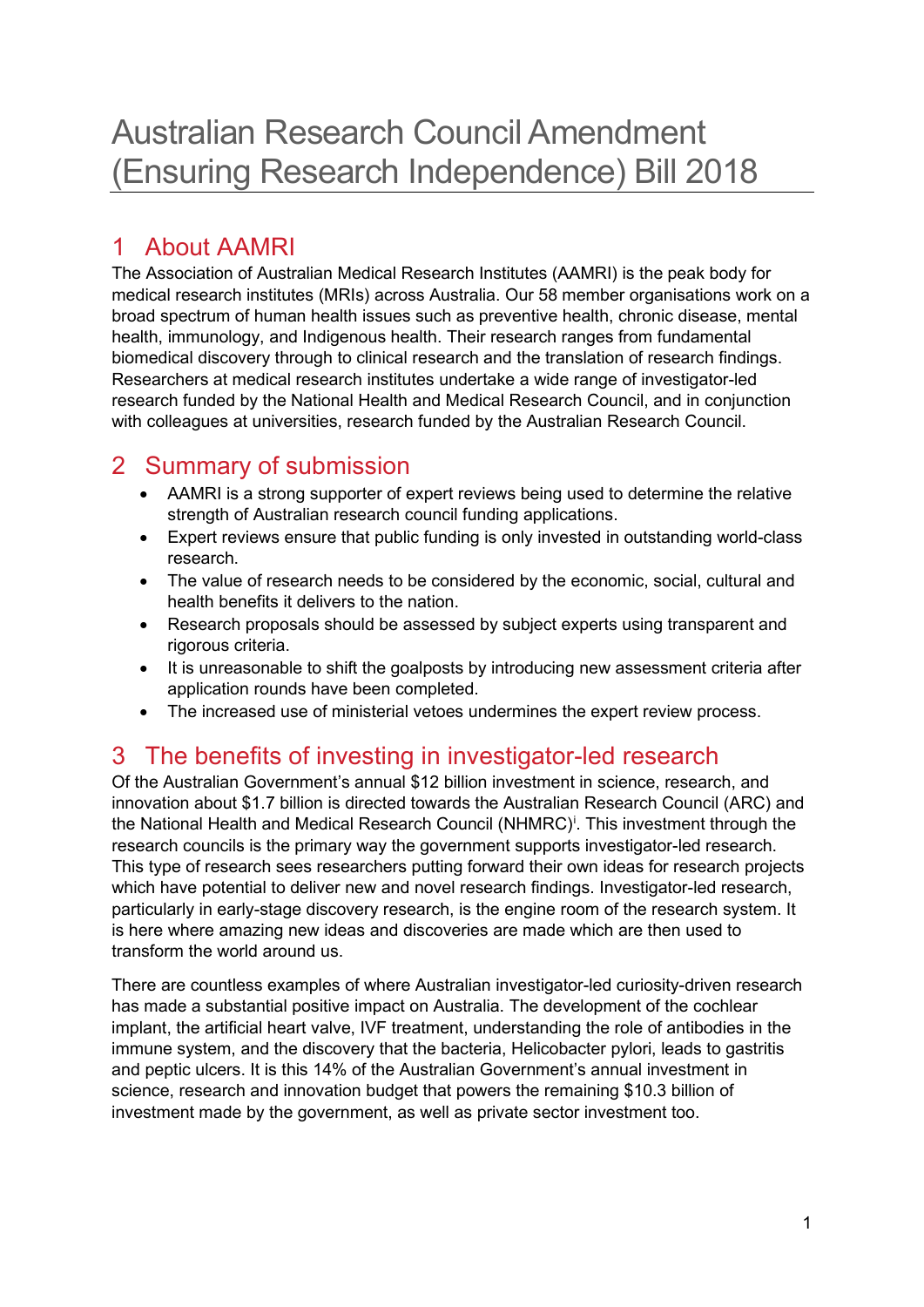#### 4 Ensuring the best returns from research investment

These developments and discoveries have only been made possible by allowing the best and brightest minds to put forward research proposals and then assess their merits through a rigorous and tough assessment process. Public funding for research is a precious investment that must always be made wisely. With only a finite amount of funding available each year decisions must be taken on where to target investment to ensure the greatest possible returns. This includes the potential economic, social, cultural and health benefits research can deliver.

Across the world leading research nations have recognised the most effective way to determine which investigator-led research to invest in is to use a merit-based system. This approach sees applications go through a tough and rigorous expert review assessment process. In Australia this process is especially tough given the relative low levels of funding available results in around 80 to 90 per cent of applications being rejected by the ARC and NHMRC.

The process used in Australia to determine which applications to fund and which to reject is like that used in other world-class research nations. Independent experts are tasked with reviewing and making assessments of funding applications (expert review) $\mathbf{u}$ . These are assessments made by other researchers that have the substantial training and expertise required to review what can be highly technical and complex funding applications. The assessment is made against rigorous criteria that has been set out by the funding body in agreement with the government. These criteria cover a range of areas including feasibility of the proposed research as well as benefit to the population.

#### 5 Overriding expert review weakens proven quality assurance processes

In recent years the Australian Government has modified the effective expert review processes for ARC grant programs by adding new undefined assessment criteria after the application process has been completed. It has also vetoed research applications that are not in line with changing government expectations. This has seen applications that have been recommended for funding by subject-based experts subsequently rejected by the Minister for Education. Overriding expert review and rejecting applications on unclear and shifting grounds reduces rather than enhances the effectiveness of the expert review process.

The following two sections of the submission explore the form this intervention has taken and its impact on the research application process.

#### 6 Shifting the goalposts – introducing new assessment criteria after application rounds have been completed

In 2018 it was revealed that 11 ARC grants had been vetoed. The reasons for the veto were not clear but appeared to be related to the then Minister not accepting there was value for money in those applications. These were research funding applications that had been developed in response to the funding rules that had set by the Education Minister, funding rules that did not mention a value for money criterion would be applied by the Minister.

Following this, the government instructed the ARC to require future applicants to put forward a national interest statement as part of the assessment process. Despite demonstrating to expert and trained reviewers that their research was in the national interest, in 2021 the